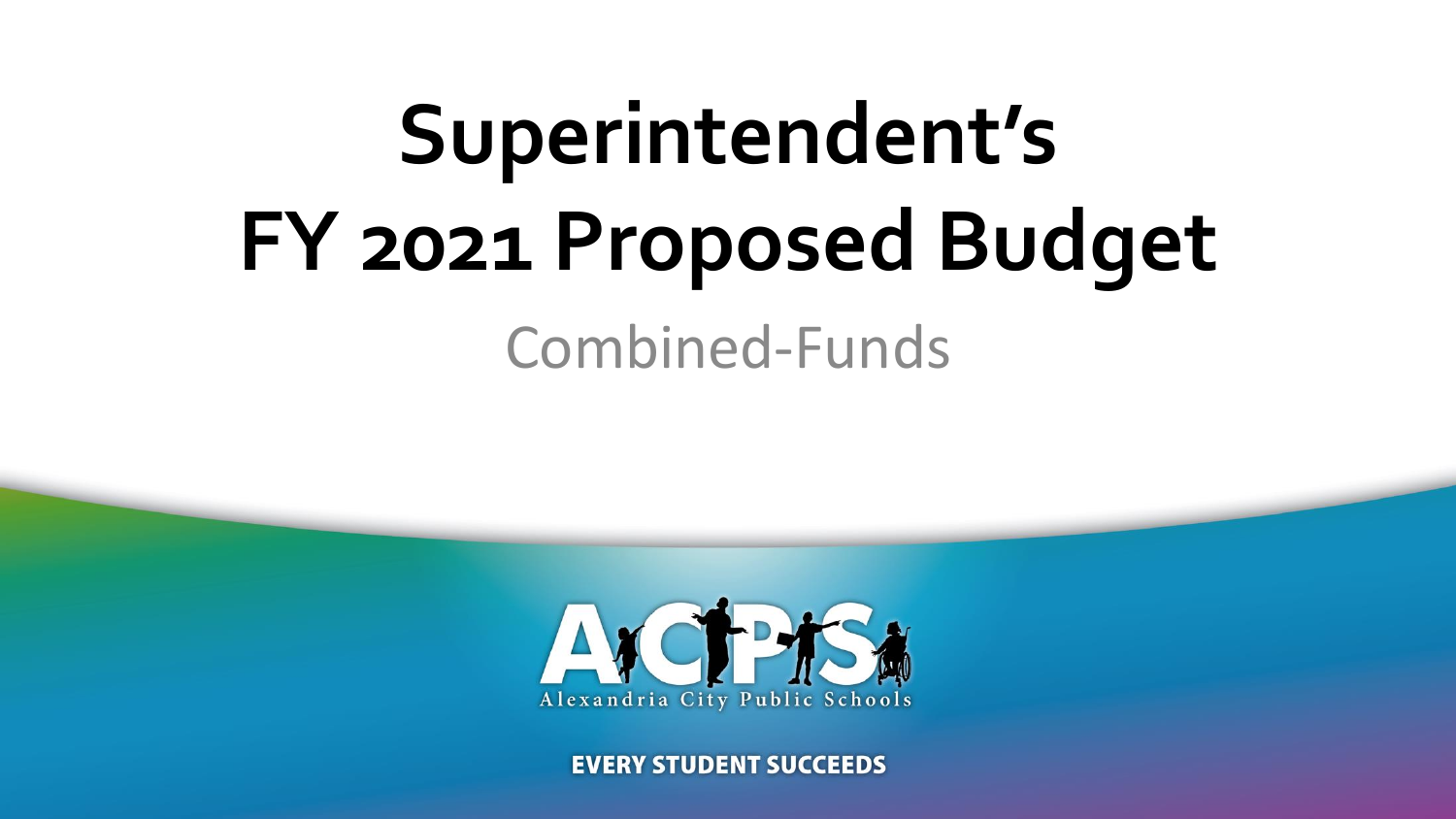## **Essential Questions**

- What are the strategic goals and priorities for this FY 2021 Proposed Combined-Funds (CF) Budget?
- What are the primary division-wide additional expenditures for the FY 2021 CF budget?
- How does the CF Budget address ACPS priorities?
- How will the budget process move forward through final adoption?

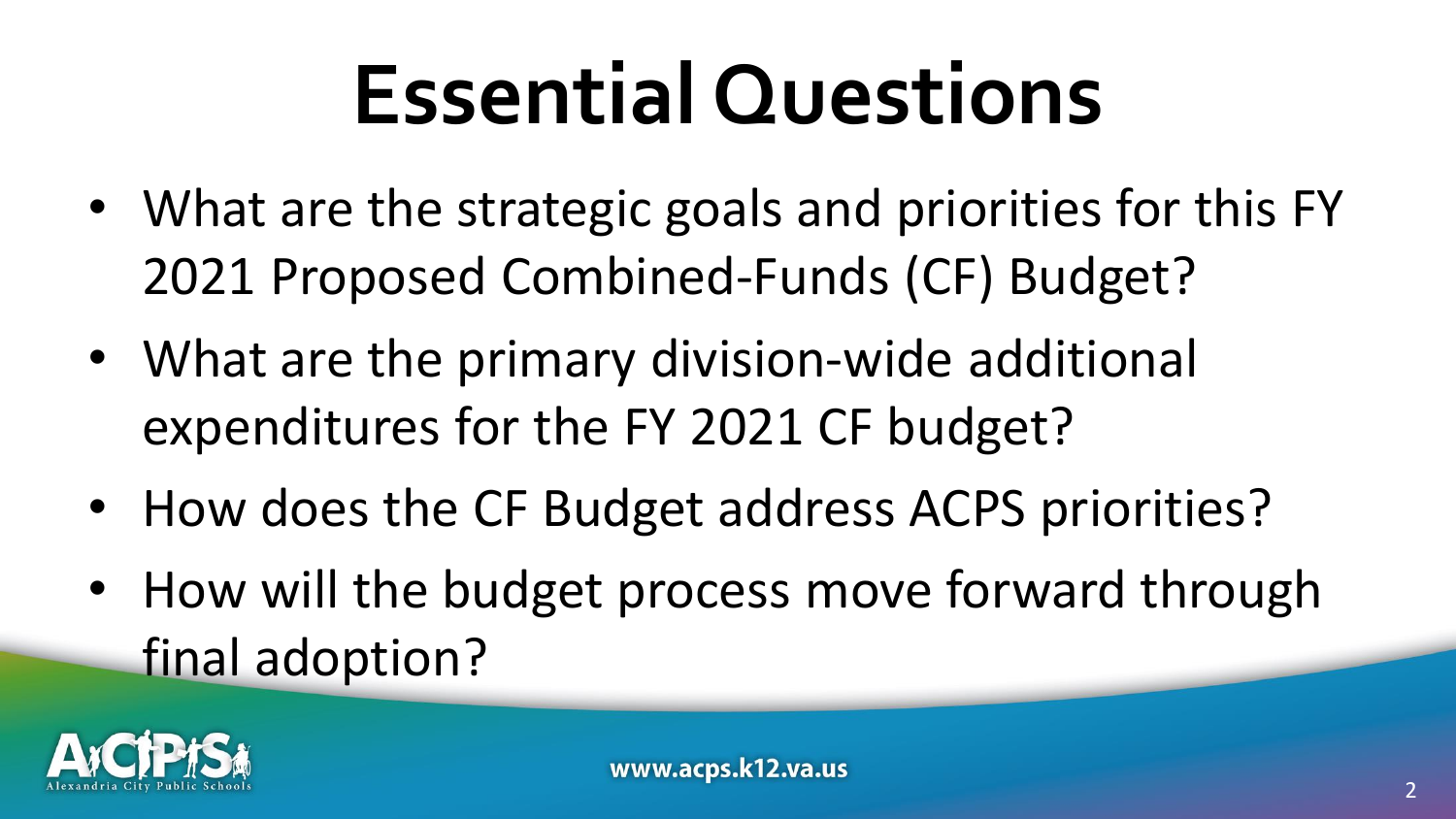#### **FY 2021 Combined Funds (CF) Budget**

| <b>Goal 1: Academic</b><br><b>Excellence and Educational</b><br><b>Equity</b>            | <b>Goal 2: Family and</b><br><b>Community Engagement</b>                                                                                                                        | <b>Goal 3: An Exemplary Staff</b>                                                                           | <b>Goal 4: Facilities and the</b><br><b>Learning Environment</b>                               | <b>Goal 5: Health and Wellness</b>                                                                                                                                                                                                             | <b>Goal 6: Effective and</b><br><b>Efficient Operations</b>                                                                                           |
|------------------------------------------------------------------------------------------|---------------------------------------------------------------------------------------------------------------------------------------------------------------------------------|-------------------------------------------------------------------------------------------------------------|------------------------------------------------------------------------------------------------|------------------------------------------------------------------------------------------------------------------------------------------------------------------------------------------------------------------------------------------------|-------------------------------------------------------------------------------------------------------------------------------------------------------|
| K-2 Literacy<br>$\bullet$<br>Programming<br>Implementation of SPED<br>$\bullet$<br>Audit | Outreach to Hispanic<br>$\bullet$<br>Families to Improve<br><b>Graduation and Chronic</b><br>Absenteeism<br>Outreach to<br>Underserved<br>Communities to<br>Increase Engagement | <b>Increased Staff</b><br>$\bullet$<br>Retention<br>Implementation of<br>$\bullet$<br>Human Resources Audit | <b>ALICE Training</b><br>$\bullet$<br><b>Cultural Competency for</b><br>$\bullet$<br>all Staff | Multi-Tiered System of<br>Support (MTSS)<br>Including Restorative<br><b>Practices and Positive</b><br>Behavioral<br>Interventions and<br>Supports (PBIS)<br><b>Chronic Absenteeism</b><br>Among Hispanic<br>Students at the<br>Secondary Level | <b>Improving Customer</b><br>$\bullet$<br><b>Relationship Services</b><br>and Management<br>Implementation of<br>$\bullet$<br><b>Facilities Audit</b> |

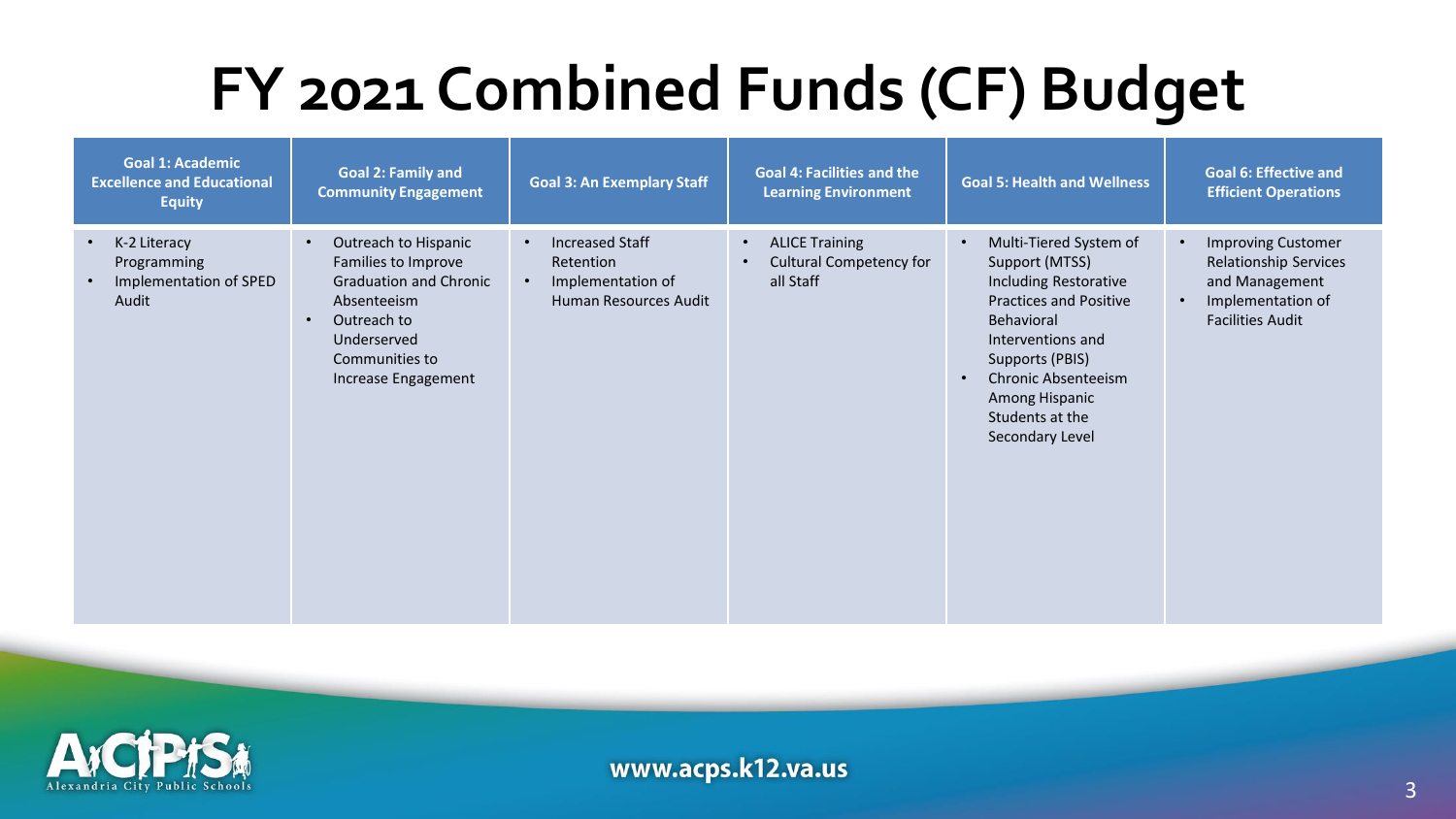# **FY 2021 Proposed CF Budget**

- The CF Budget of \$324.7M is comprised of three different funds:
	- Operating
	- School Nutrition
	- Grants and Special Projects

#### **Combined-Funds Budget**



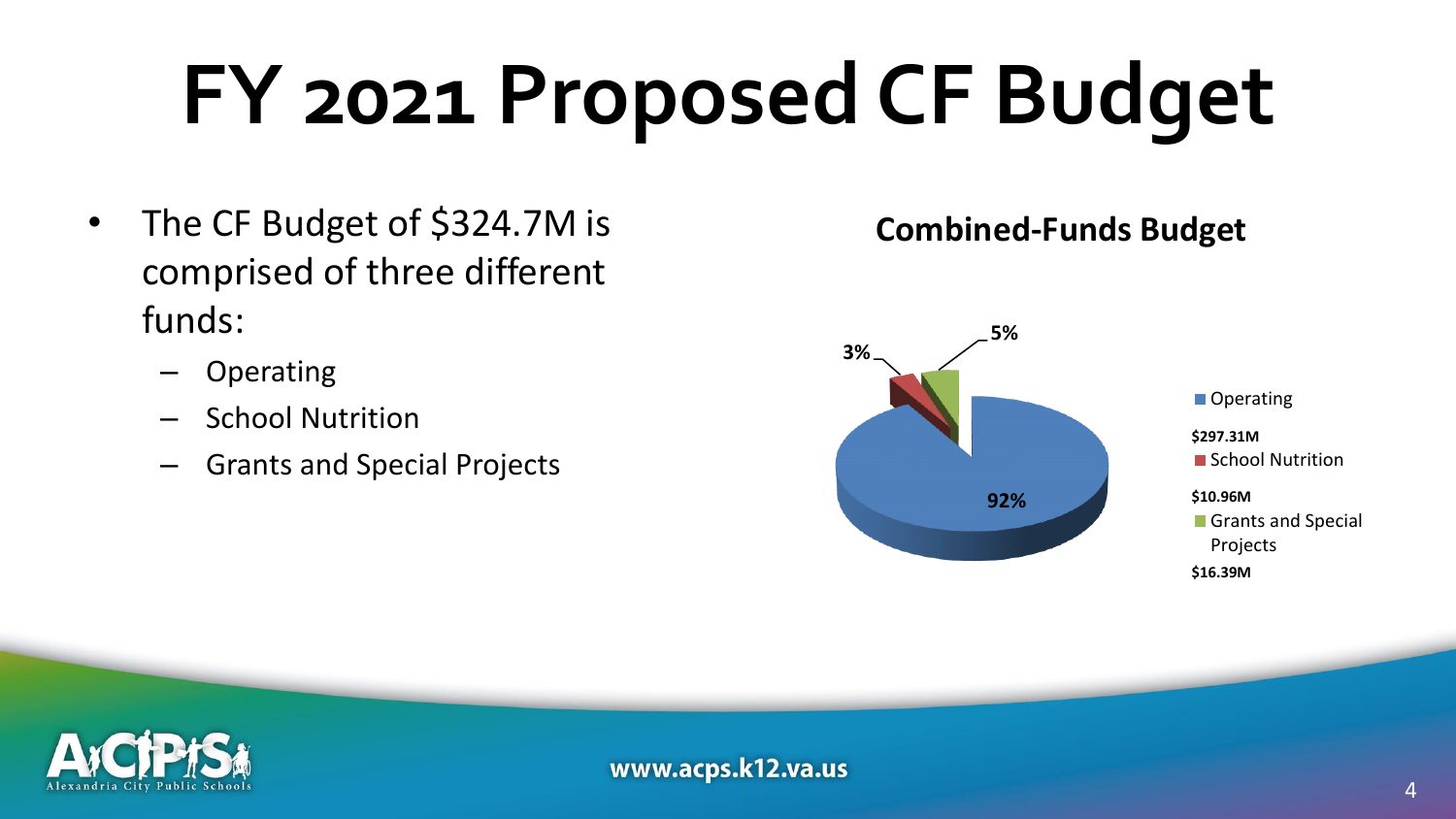### **FY 2021 Proposed Operating Budget**

#### **Revenues Expenditures**



#### \$299,078,231 \$299,078,231 Includes transfer for Virginia Pre-school Initiative (\$1.8M)

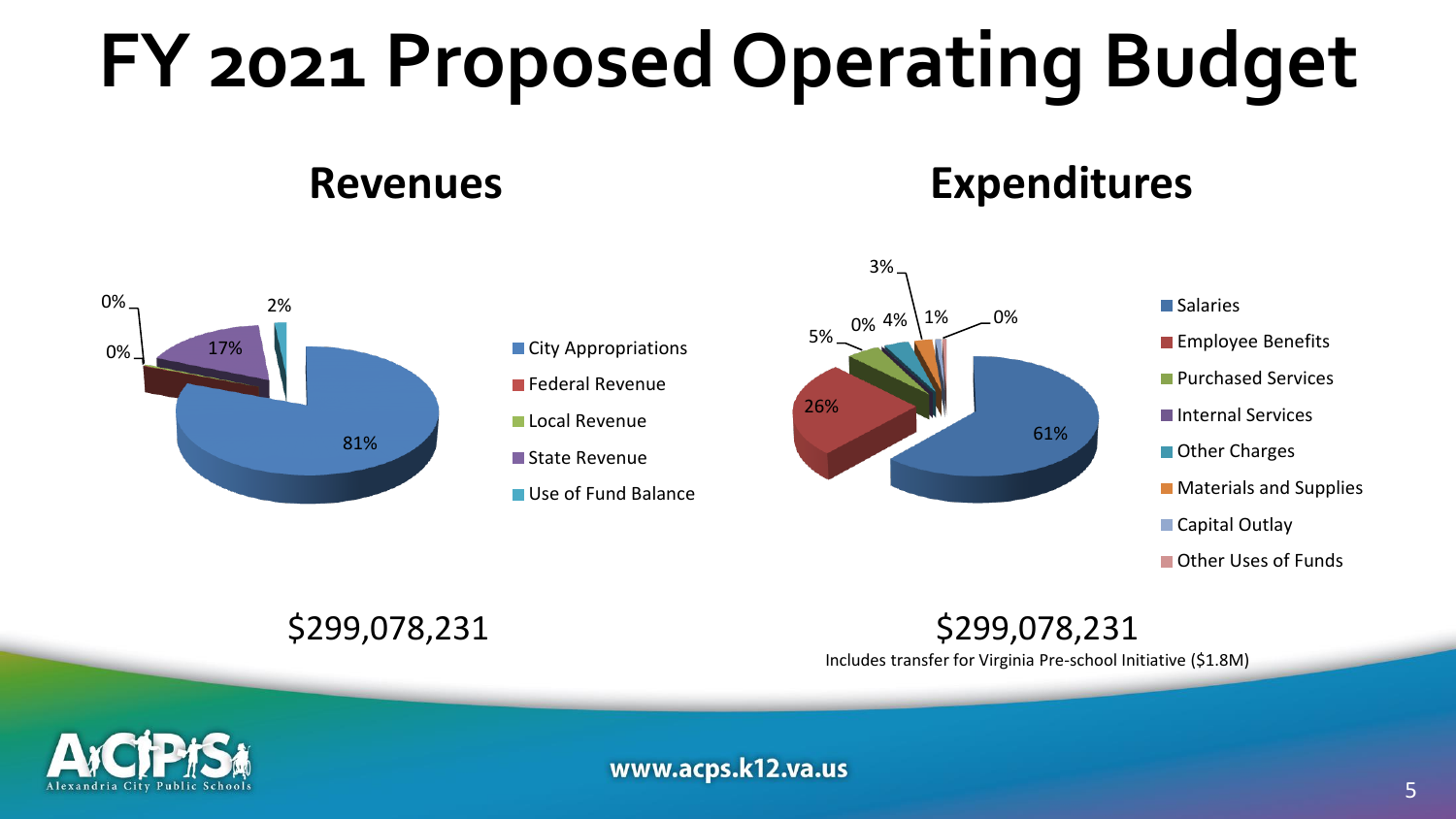#### **Division-Wide Additional Personnel Expenditures**

#### **Personnel vs. Non-Personnel Expenditures**



**Personnel** 

**Non-Personnel** 

| <b>Category</b>                        | <b>Amount</b> |
|----------------------------------------|---------------|
| <b>VRS</b>                             | \$1,710,200   |
| <b>ACPS Supplemental</b><br>Retirement | \$845,700     |
| Healthcare                             | \$2,622,900   |
| Step Increase                          | \$5,521,800   |
| <b>Bonus</b>                           | \$557,500     |
| Market Rate Adjustment                 | \$461,800     |
| TOTAL                                  | 11,719,900    |

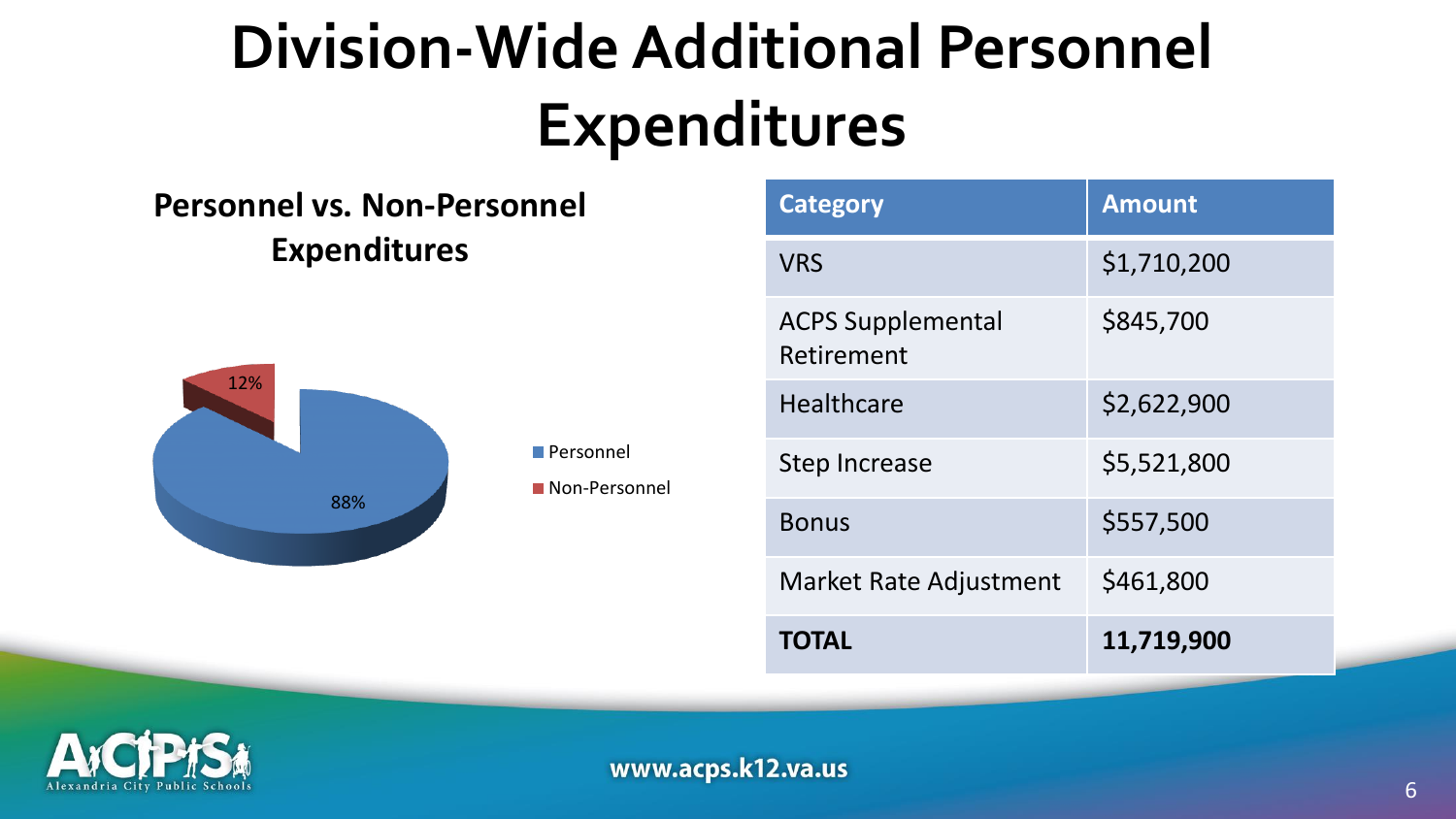# **GOAL 1: Academic Excellence and Educational Equity**

#### **FY 2021 CF Budget Priorities**

- K-2 Literacy Programming
- Implementation of SPED Audit

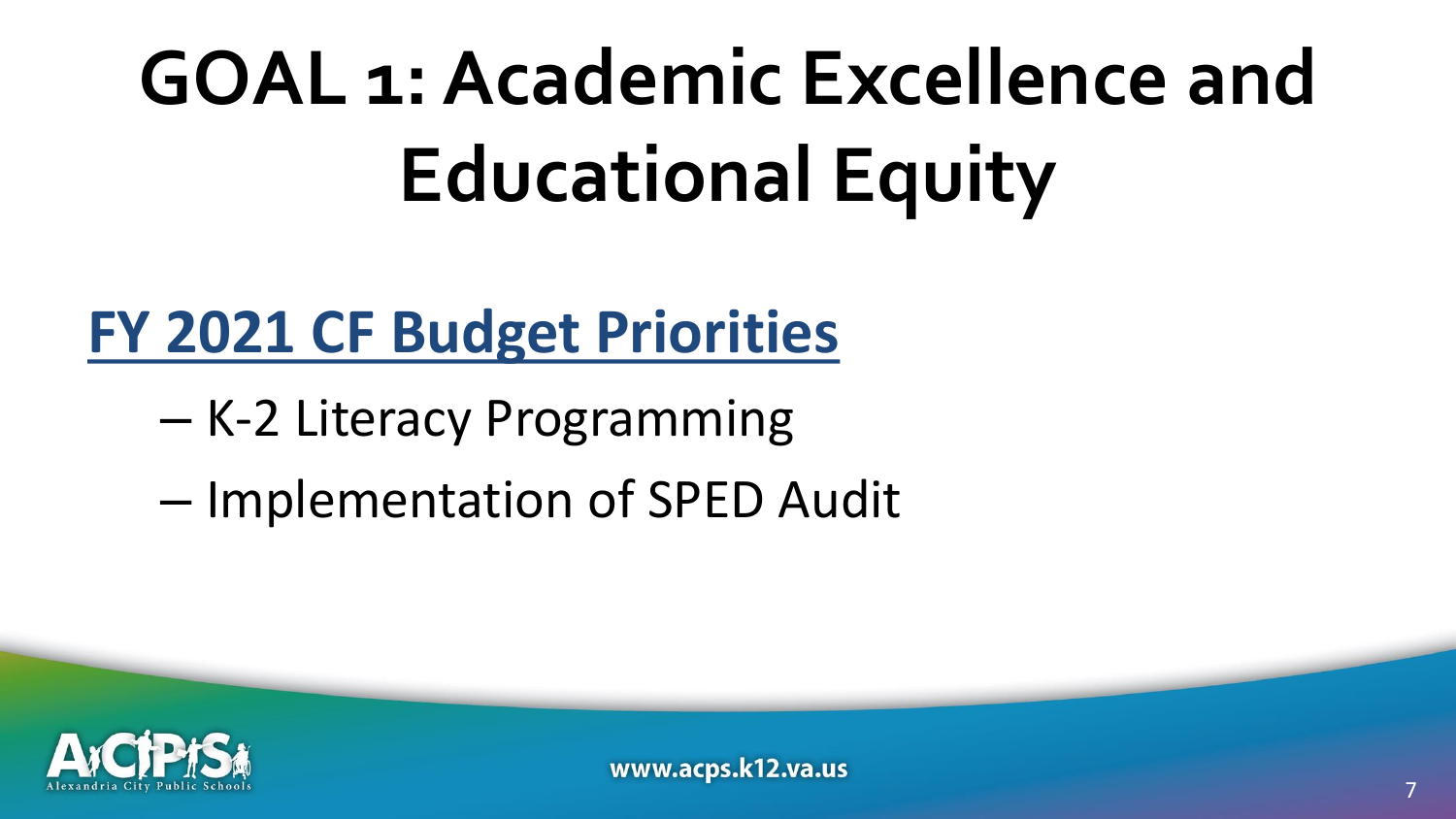### **Additional K-2 Literacy Investments**

- Elementary consumable reading and writing texts
- Smart Beginnings
- Additional intermittent staffing
- Humanities field trips

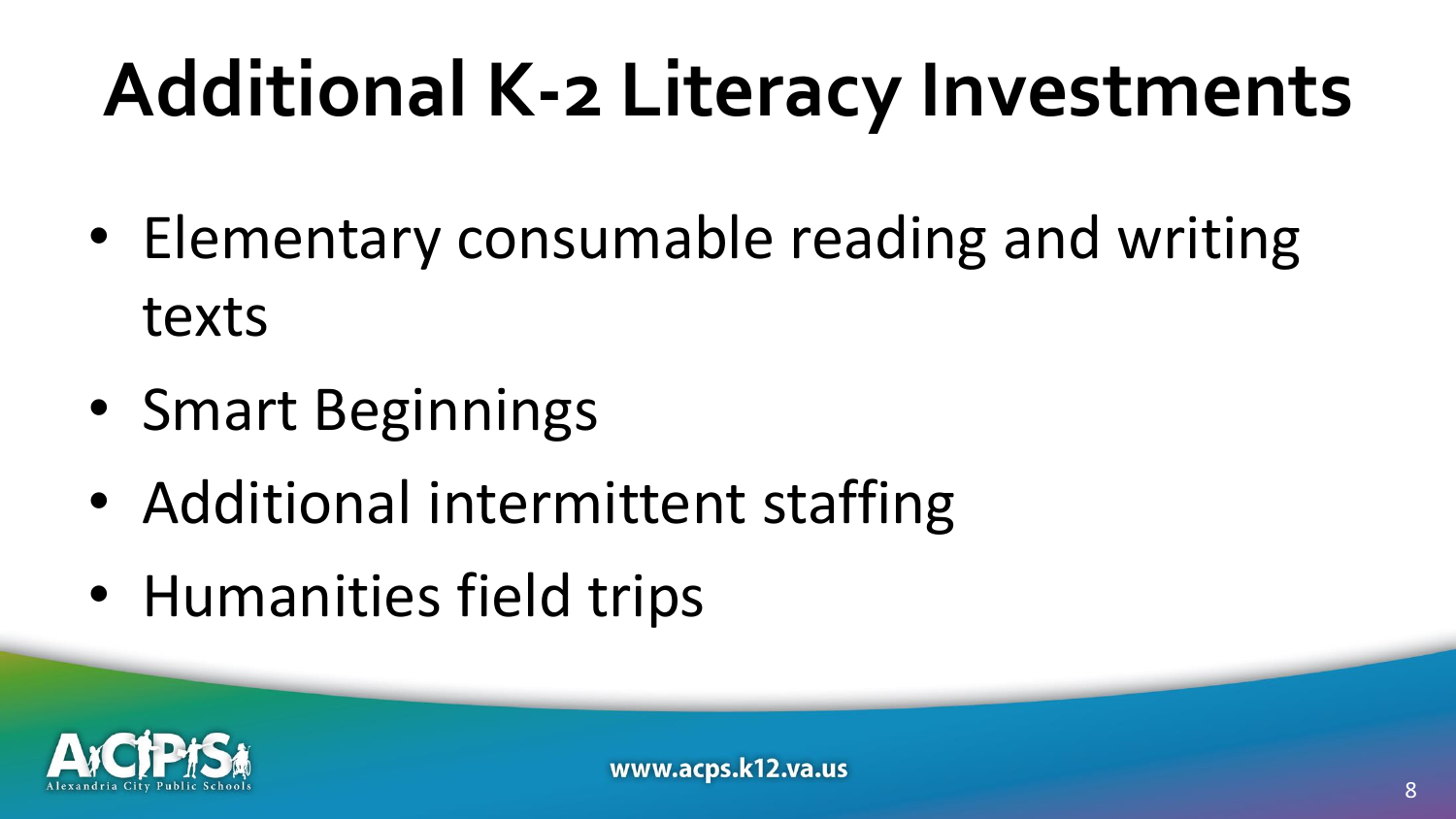#### **Specialized Instruction and English Learner FTEs**

#### **Specialized Instruction**

#### **English Learner**

| <b>Location</b>         | <b>Position</b>       | <b>Location</b>       | <b>Position</b> |
|-------------------------|-----------------------|-----------------------|-----------------|
| T.C. Williams (King St) | 1 Career Prep Teacher | <b>George Mason</b>   | -1 EL Teacher   |
| T.C. Williams (King St) | 1 Career Prep Para    | <b>Patrick Henry</b>  | 2 EL Teachers   |
| George Washington       | 1 Career Prep Teacher | <b>William Ramsay</b> | 1 EL Teacher    |
| George Washington       | 1 Career Prep Para    | F.T. Day              | 1 EL Teacher    |
| <b>Mount Vernon</b>     | 1 SPED Teacher        |                       |                 |
| <b>Patrick Henry</b>    | 1 SPED Teacher        |                       |                 |
| F.C. Hammond            | 1 SPED Teacher        |                       |                 |

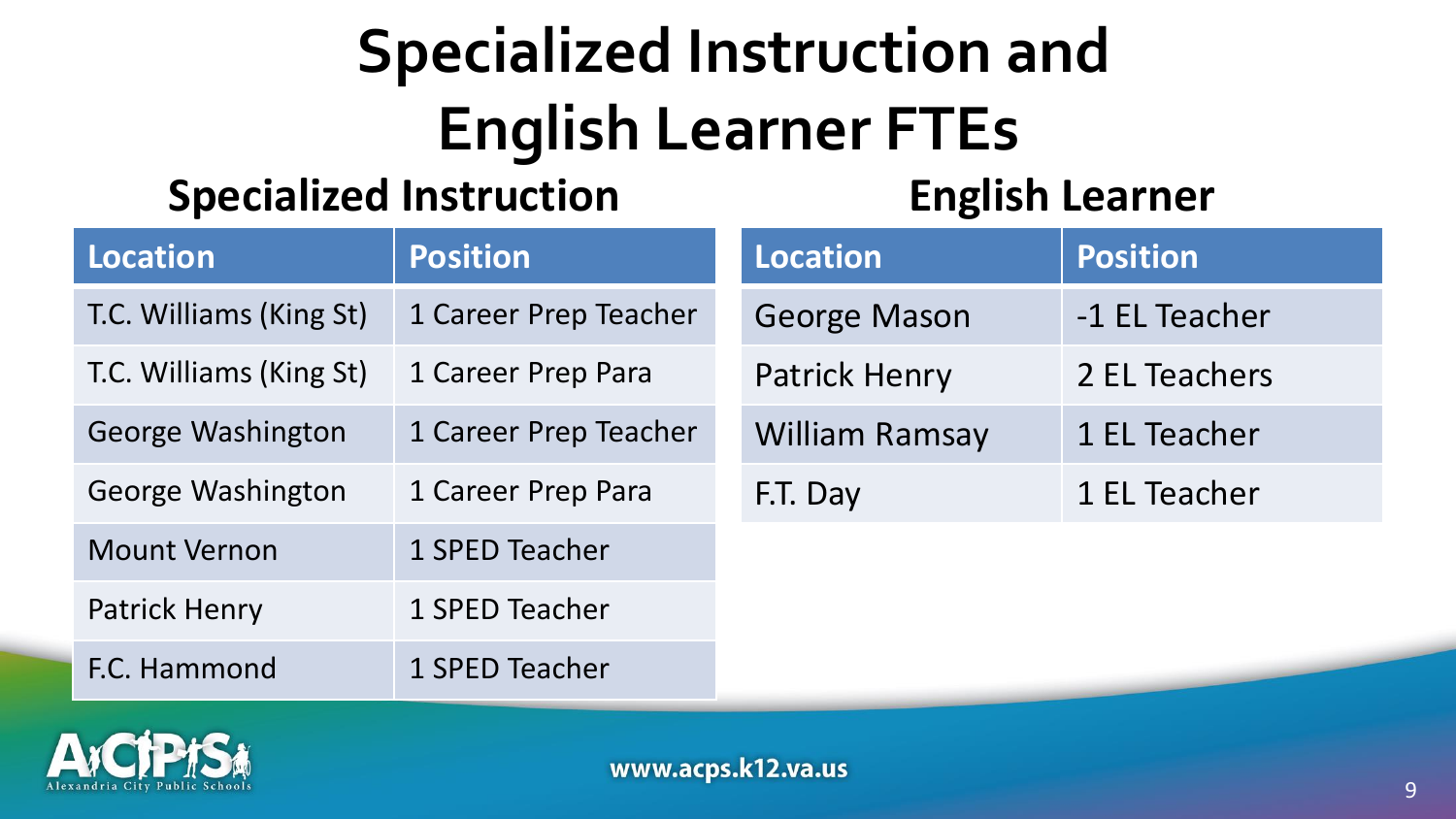# **Goal 2: Family and Community Engagement**

#### **FY 2021 CF Budget Priorities**

- Outreach to Hispanic Families to Improve Graduation and Chronic Absenteeism
- Outreach to Underserved Communities to Increase Engagement

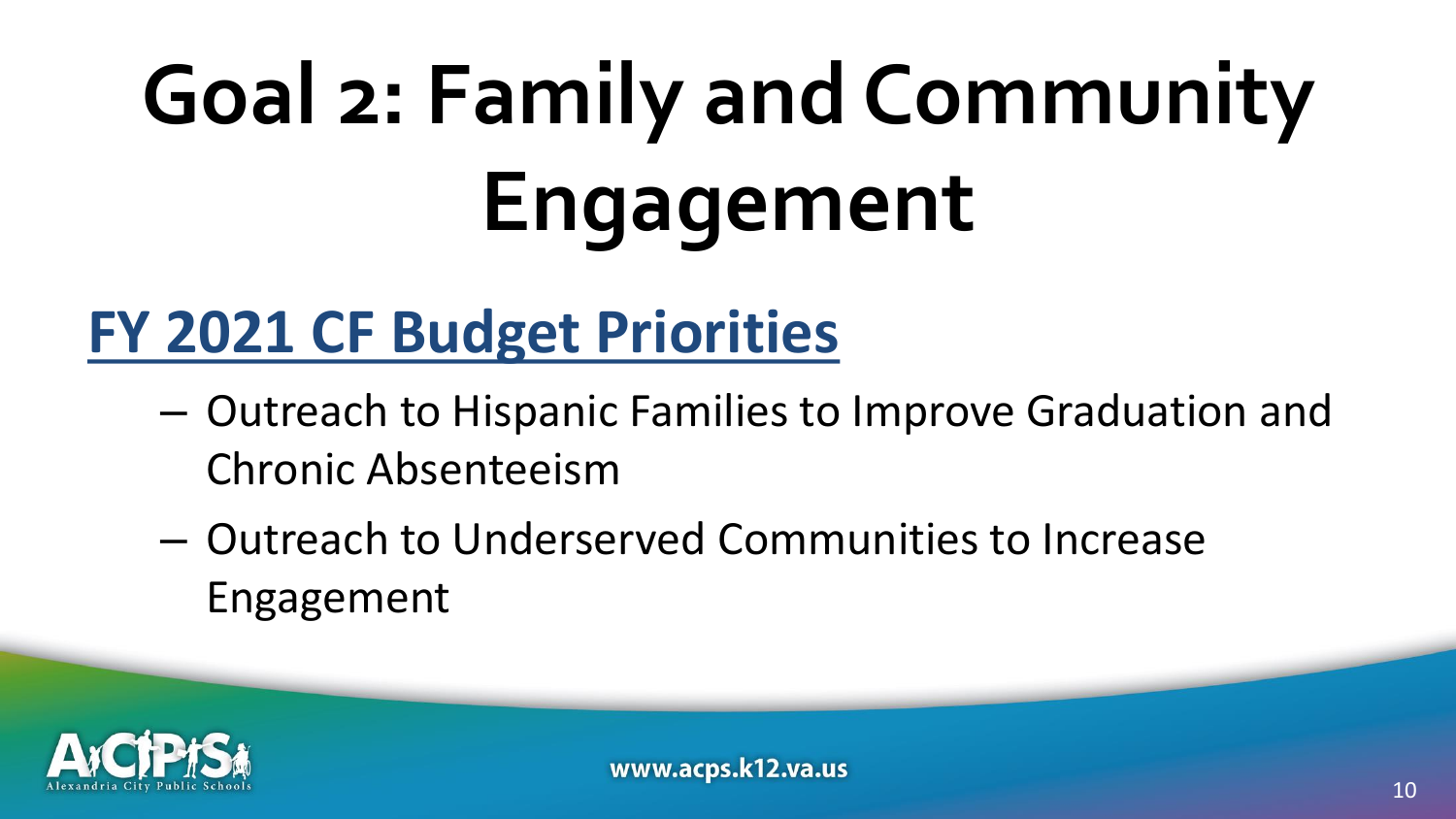### **Dropout Prevention and Improved Graduation Rate**

- Conduct needs assessment and establish action plan to address high dropout rate for Hispanic male
- Identify and Monitor students in grades 6-12 who are chronically absent
- School Counseling is focused on strong academic advising practices and connecting students to areas of interest/passion





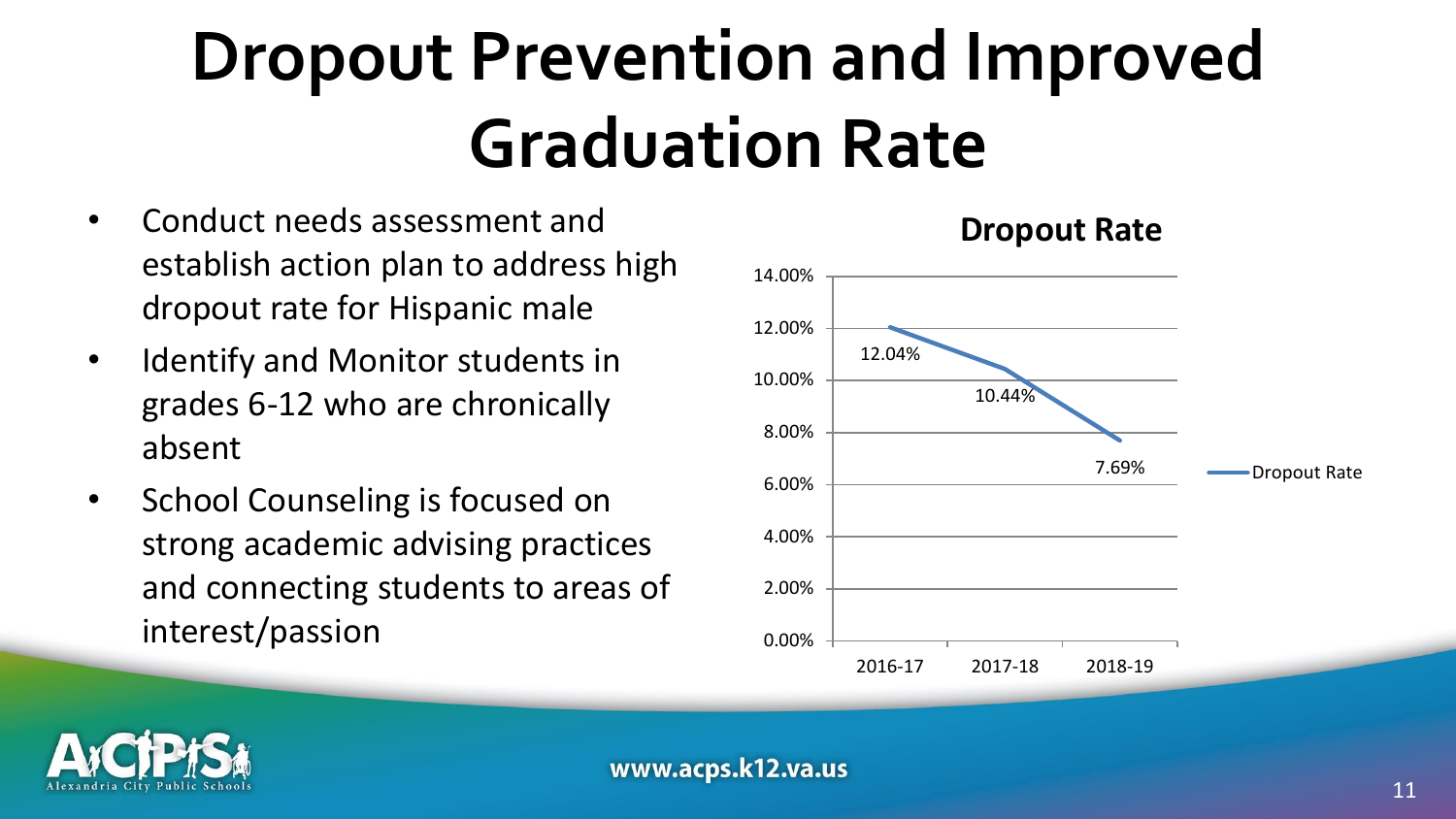# **Community Outreach Expansion**

- Additional support for School, Business, and Community Partnerships
- Additional Amharic support

| <b>Location</b>                                    | Position                               |
|----------------------------------------------------|----------------------------------------|
| School, Business,<br>and Community<br>Partnerships | 0.5 Bi-Lingual<br>Specialist (Amharic) |
| English Learner                                    | 0.5 Translator<br>(Amharic)            |

Note: Creates a 1.0 Bi-Lingual Specialist and a 1.0 Translator

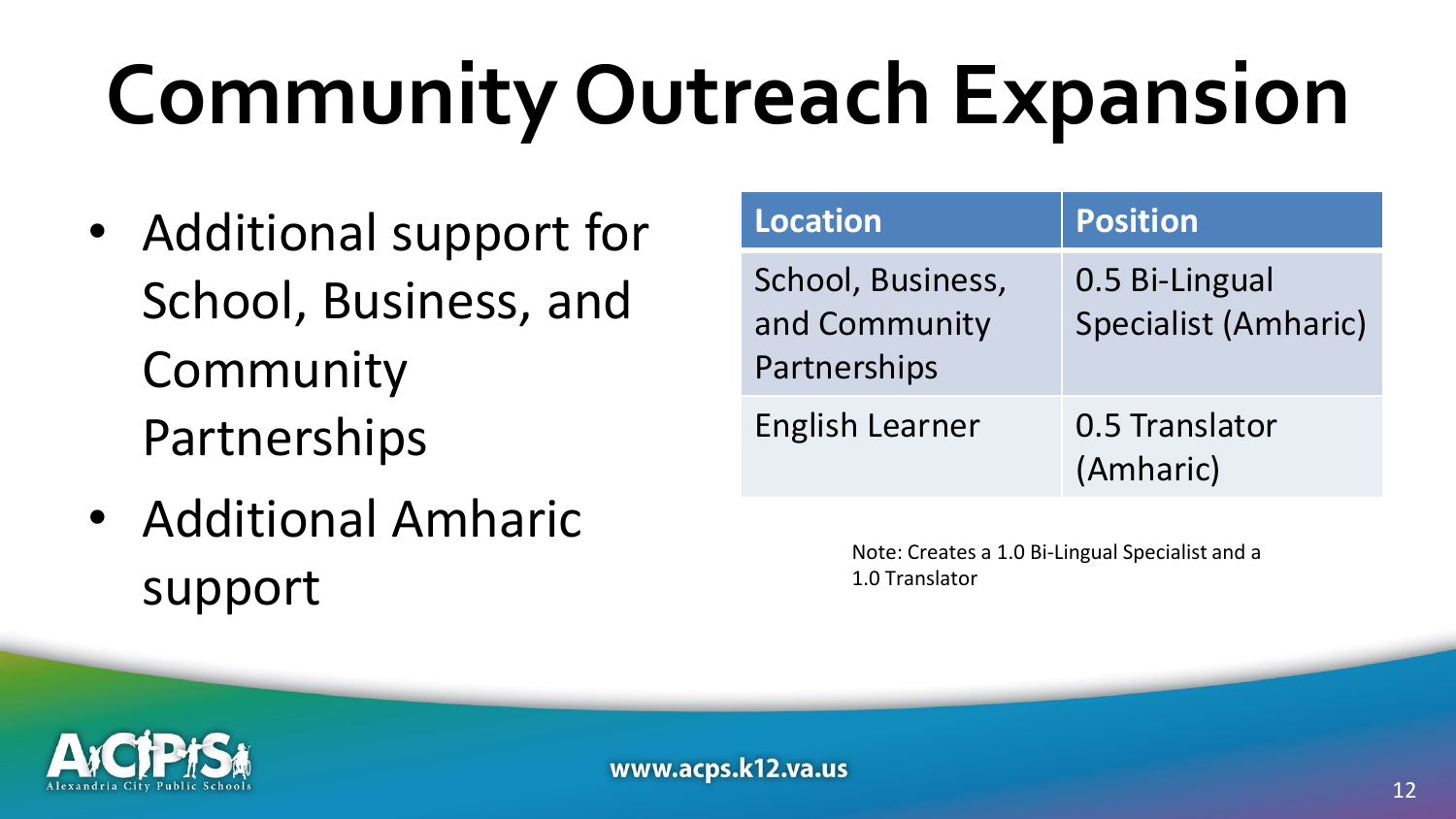# **Goal 3: An Exemplary Staff**

**FY 2021 CF Budget Priorities**

– Increased Staff Retention

– Implementation of Human Resources Audit

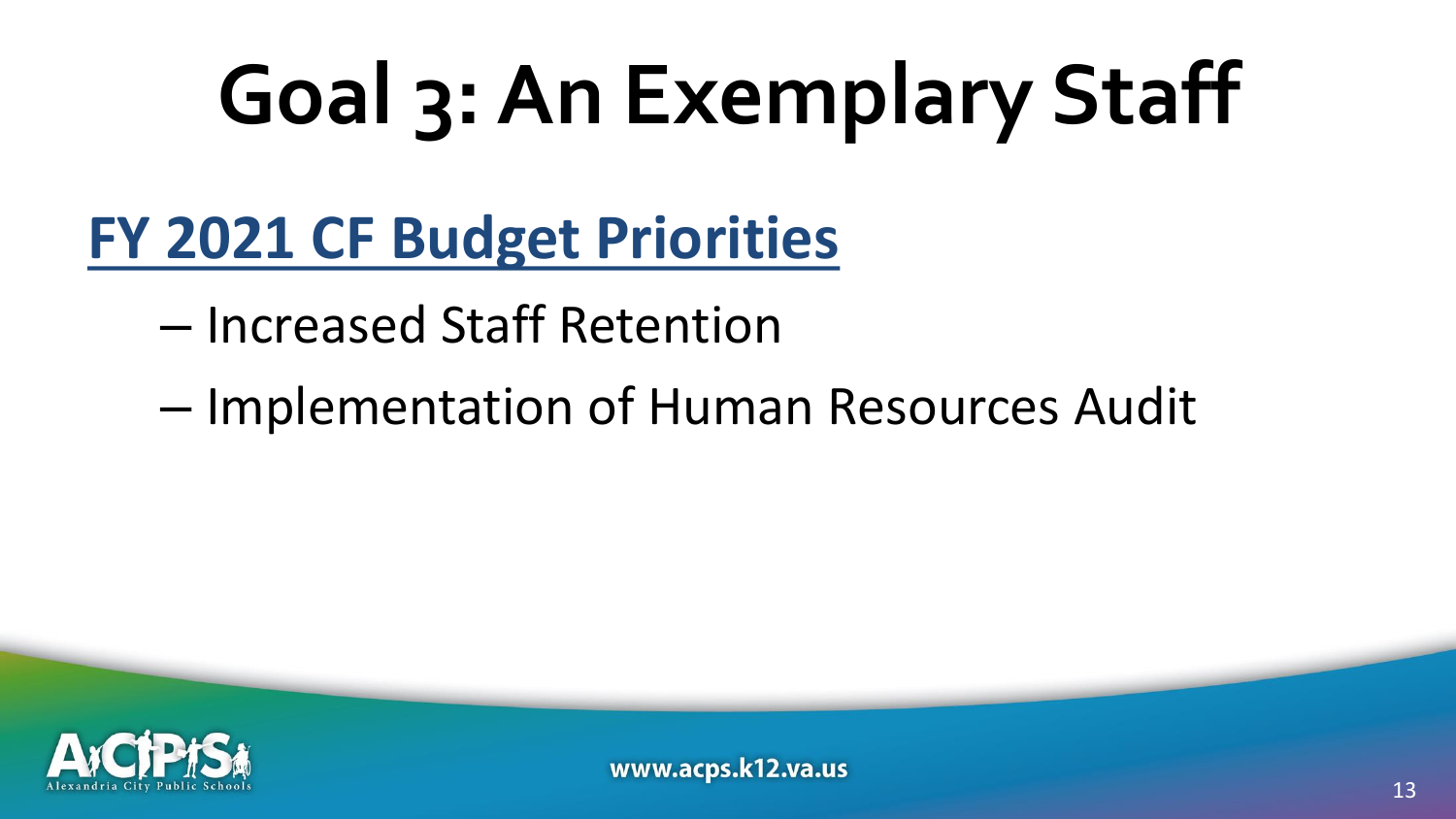# **Retaining Exemplary Staff**

| <b>VRS</b>                          | Rate Increase (0.94%)                                                                      |
|-------------------------------------|--------------------------------------------------------------------------------------------|
| <b>ACPS Supplemental Retirement</b> | Employees Contribute 1.5% of salary, this adds an<br><b>Employer Contribution of 0.50%</b> |
| <b>Healthcare</b>                   | Rate Increase (8.5% UHC, 8.5% Kaiser, and 8%<br>Dental)                                    |
| Step Increase (2.63%)               | 87.5% of Staff                                                                             |
| <b>Bonus (2%)</b>                   | 12.5% of Staff                                                                             |
| Market Rate Adjustment              | For Job Classes in Compensation Study                                                      |

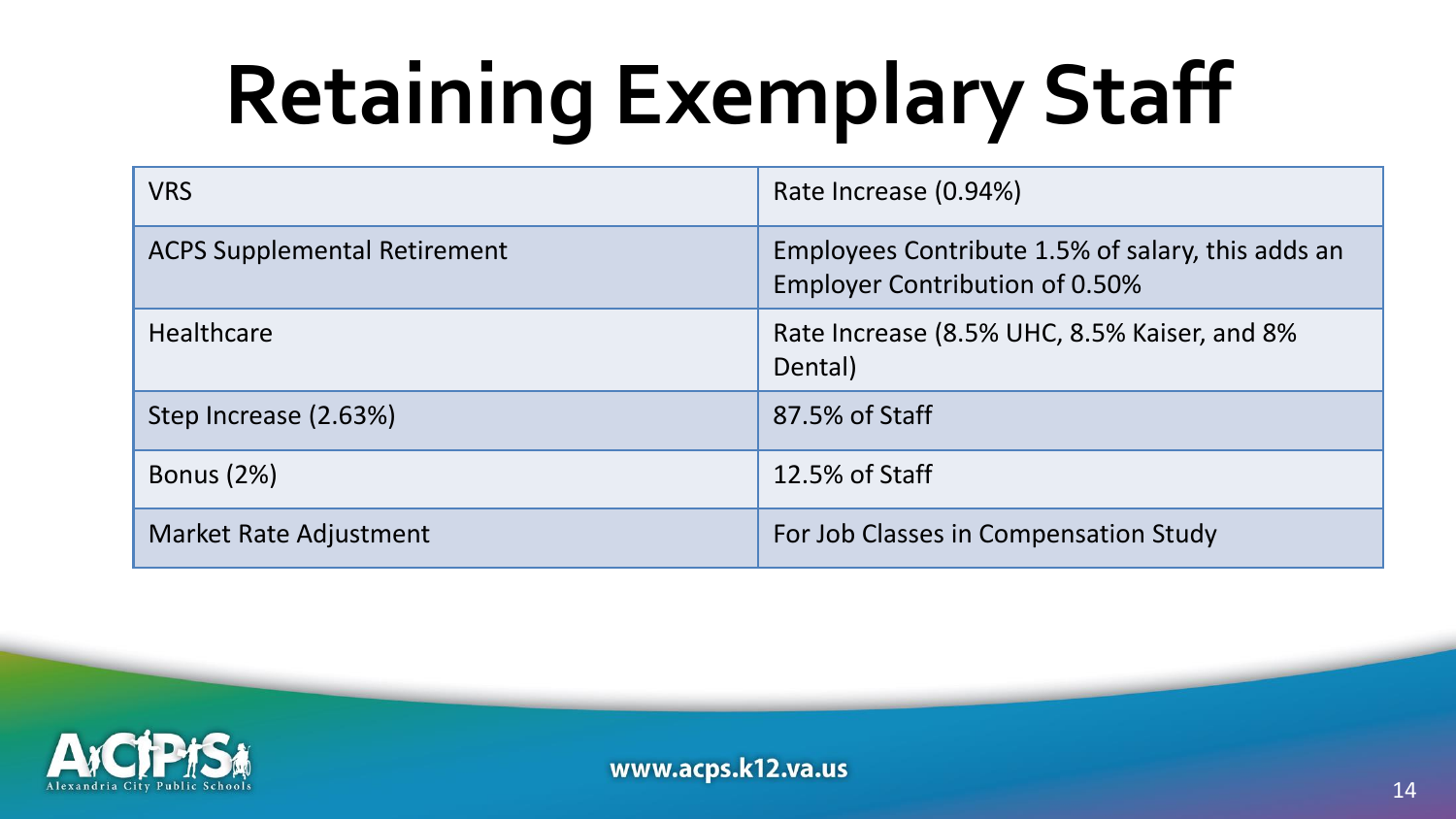# **Goal 4: Facilities and the Learning Environment**

#### **FY 2021 CF Budget Priorities**

- ALICE Training
- Cultural Competency for all Staff

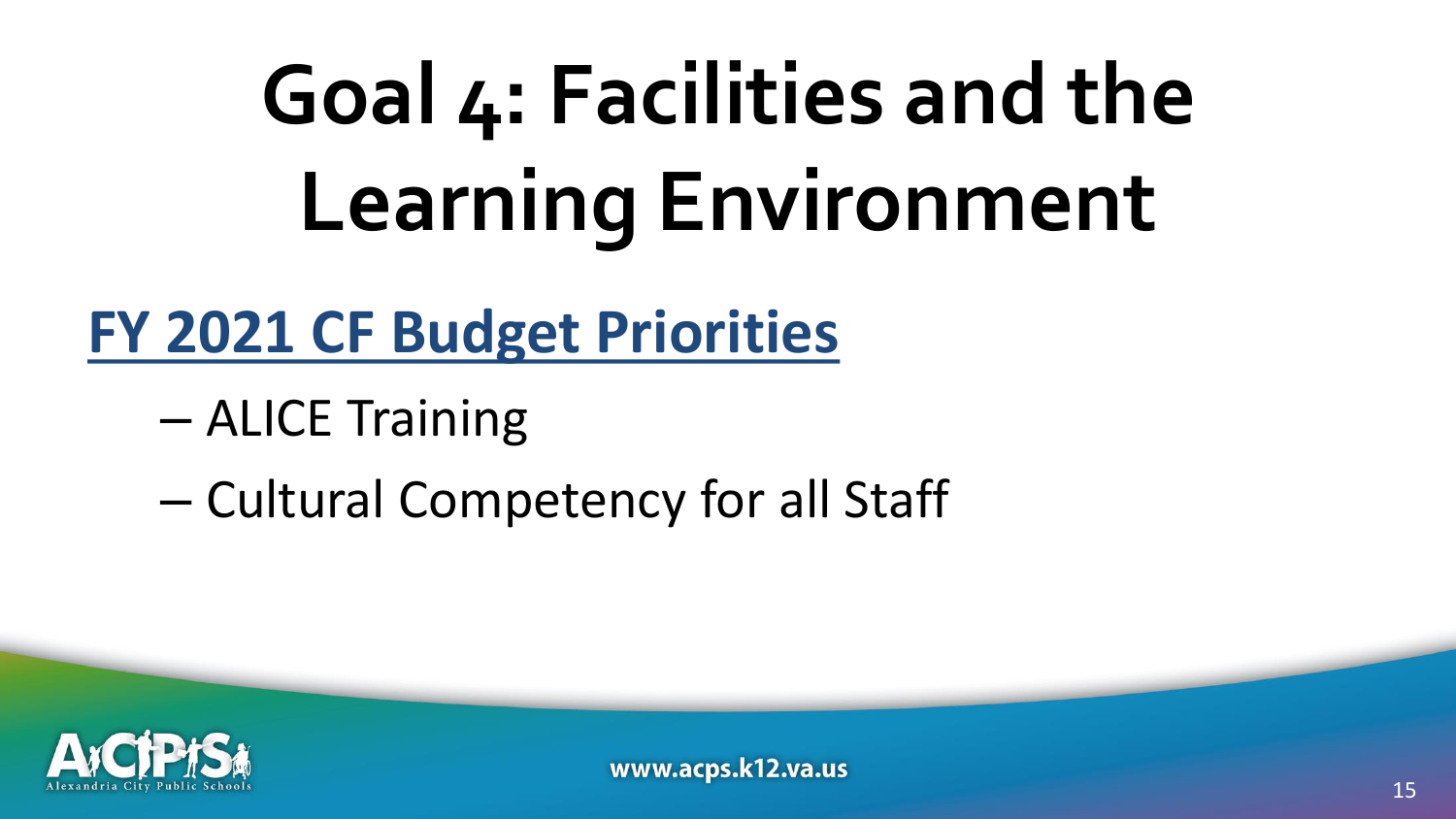# **Equity Work and ALICE Training**

- Expansion of equity work to increase cultural competence
- Expansion of ALICE Training

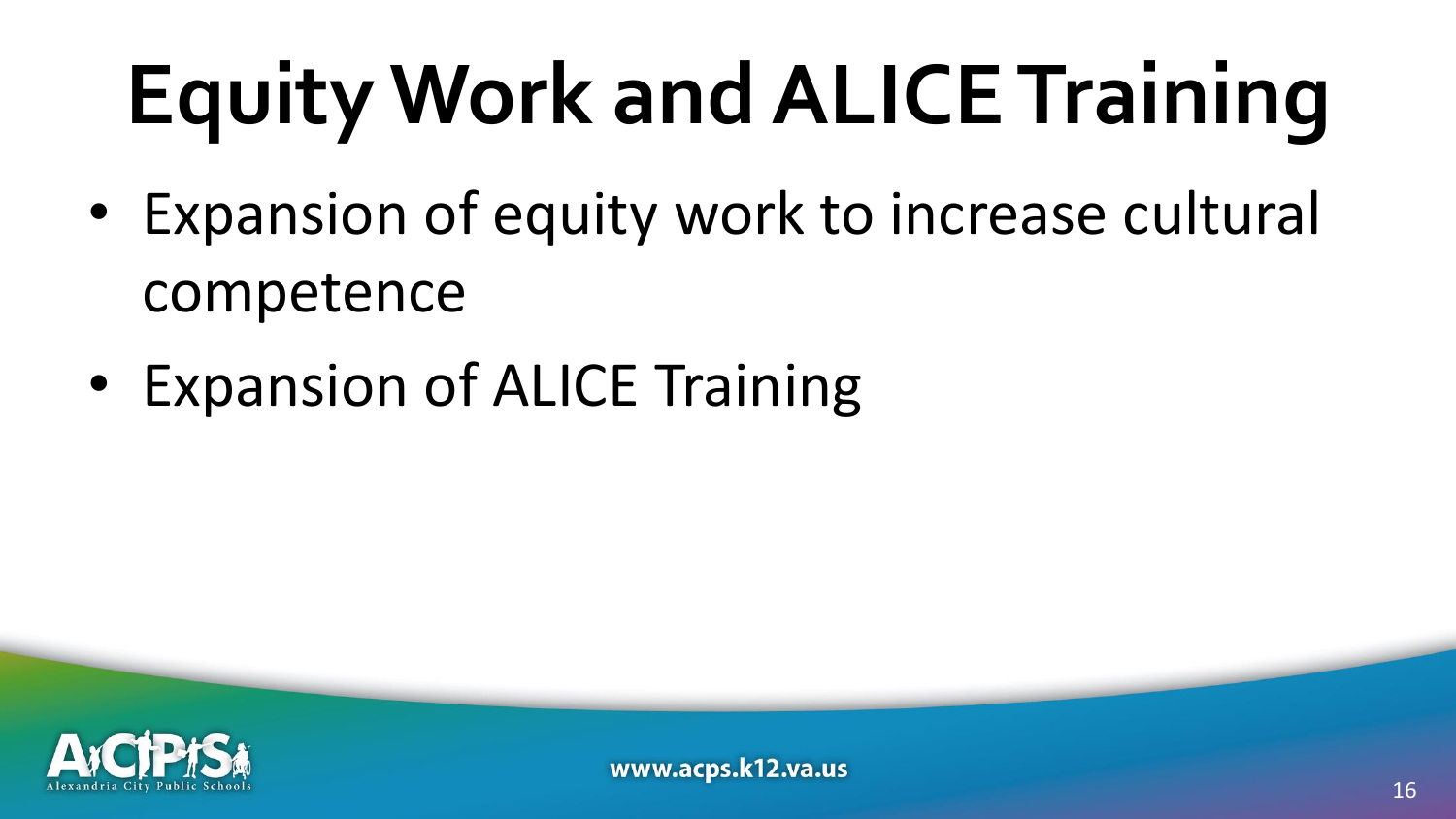# **Goal 5: Health and Wellness**

#### **FY 2021 CF Budget Priorities**

- Multi-Tiered System of Support (MTSS) Including Restorative Practices (RP) and Positive Behavioral Interventions and Supports (PBIS)
- Chronic Absenteeism Among Hispanic Students at the Secondary Level

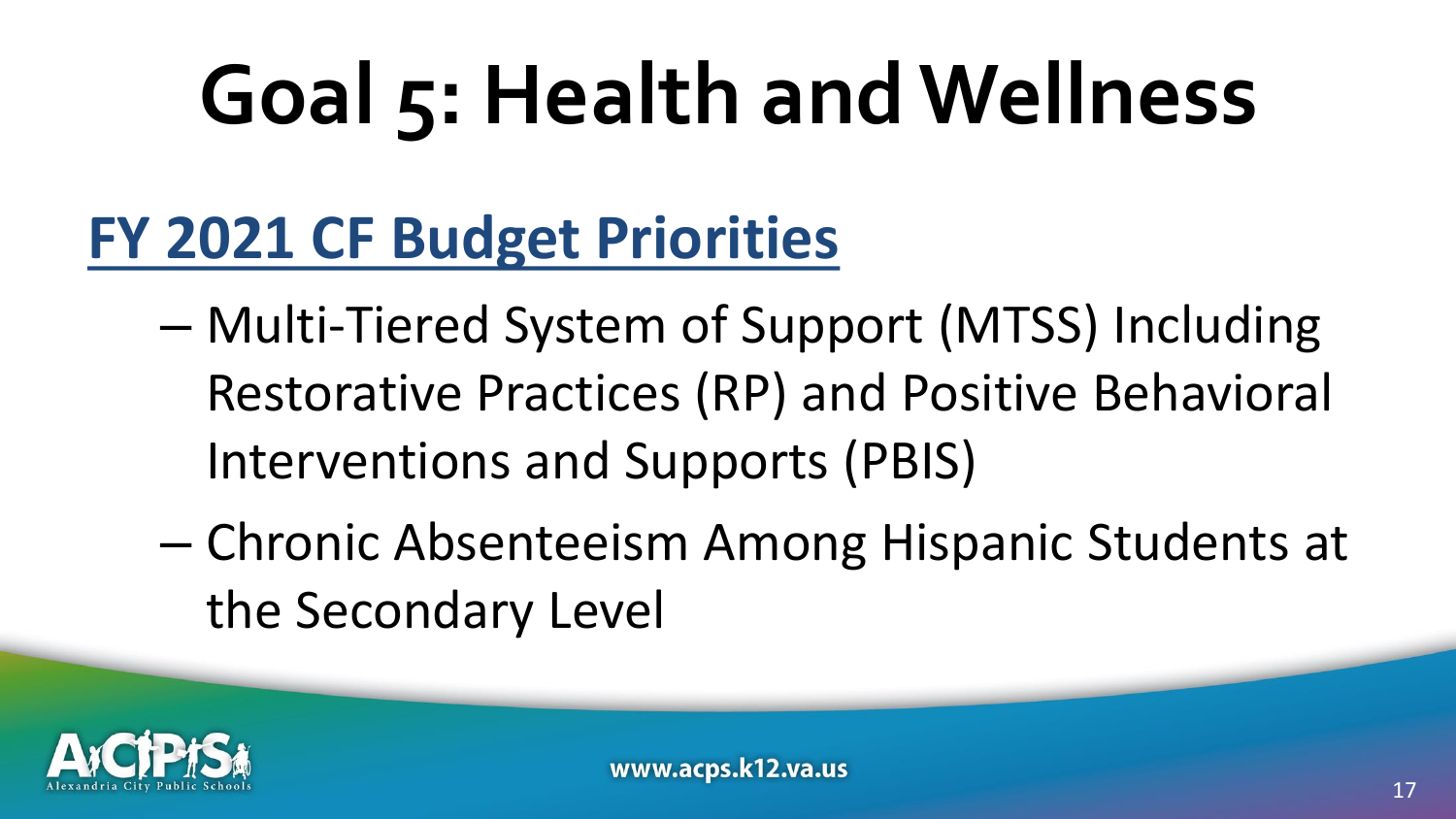### **Student Support Team (SST) FTEs**

| <b>Location</b>               | <b>Position</b>      |
|-------------------------------|----------------------|
| <b>Charles Barrett</b>        | 0.6 School Counselor |
| Cora Kelly                    | 0.5 School Counselor |
| Douglas MacArthur             | 0.6 School Counselor |
| <b>Matthew Maury</b>          | 0.4 Psychologist     |
| <b>Mount Vernon</b>           | 0.2 School Counselor |
| Samuel Tucker                 | 0.6 School Counselor |
| F.T. Day                      | 0.5 School Counselor |
| <b>Early Childhood Center</b> | 0.2 Psychologist     |
| George Washington             | 1.0 Counselor        |

- Increased SST positions to support students' social and emotional needs
- Tier 1 support

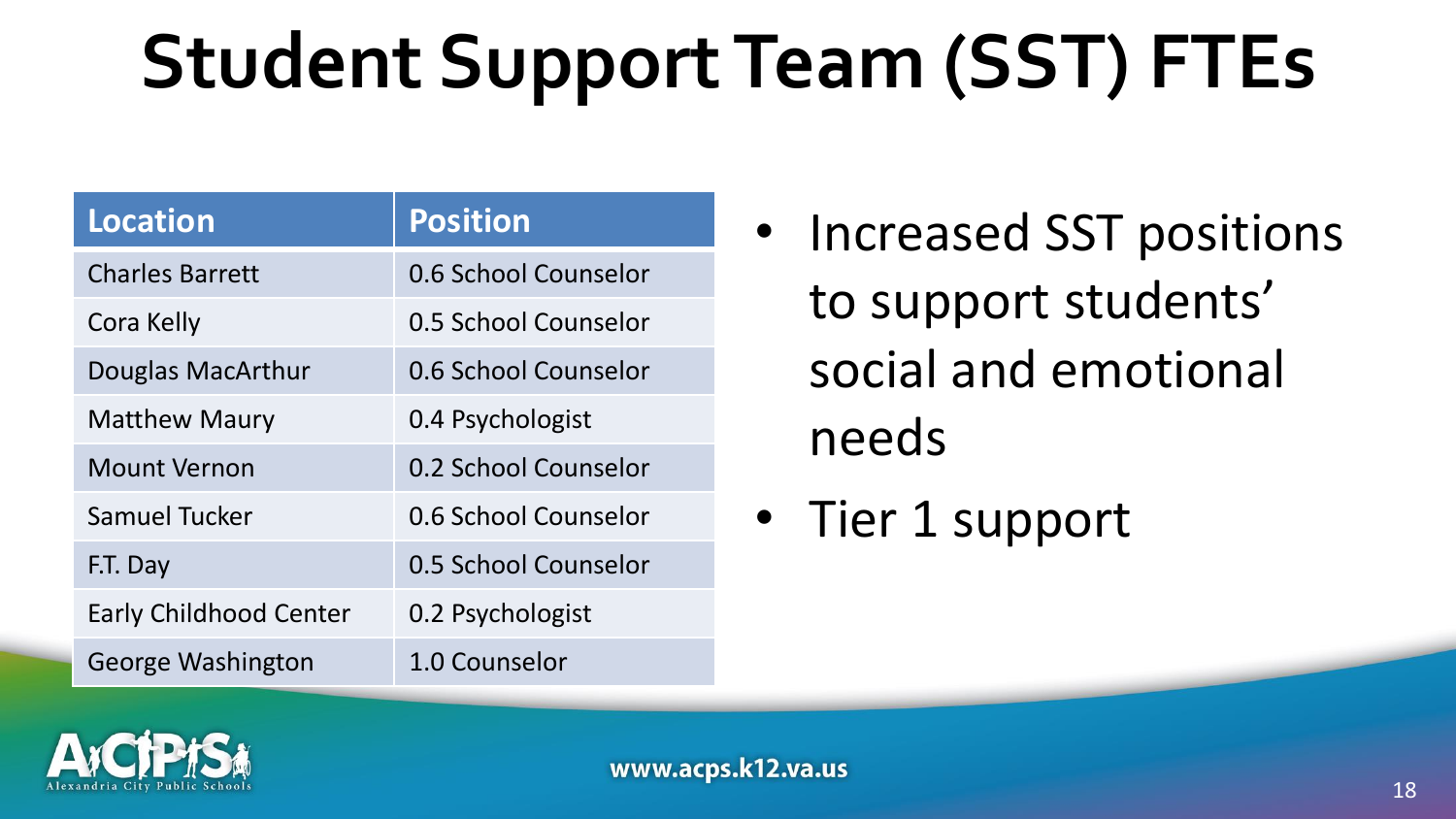# **Student Services and Equity**

- Additional professional learning on Social, Emotional, and Academic Learning (SEAL)
- Expansion of Tier II and III supports including Positive Behavioral Intervention and Supports (PBIS), and Restorative Practices (RP)

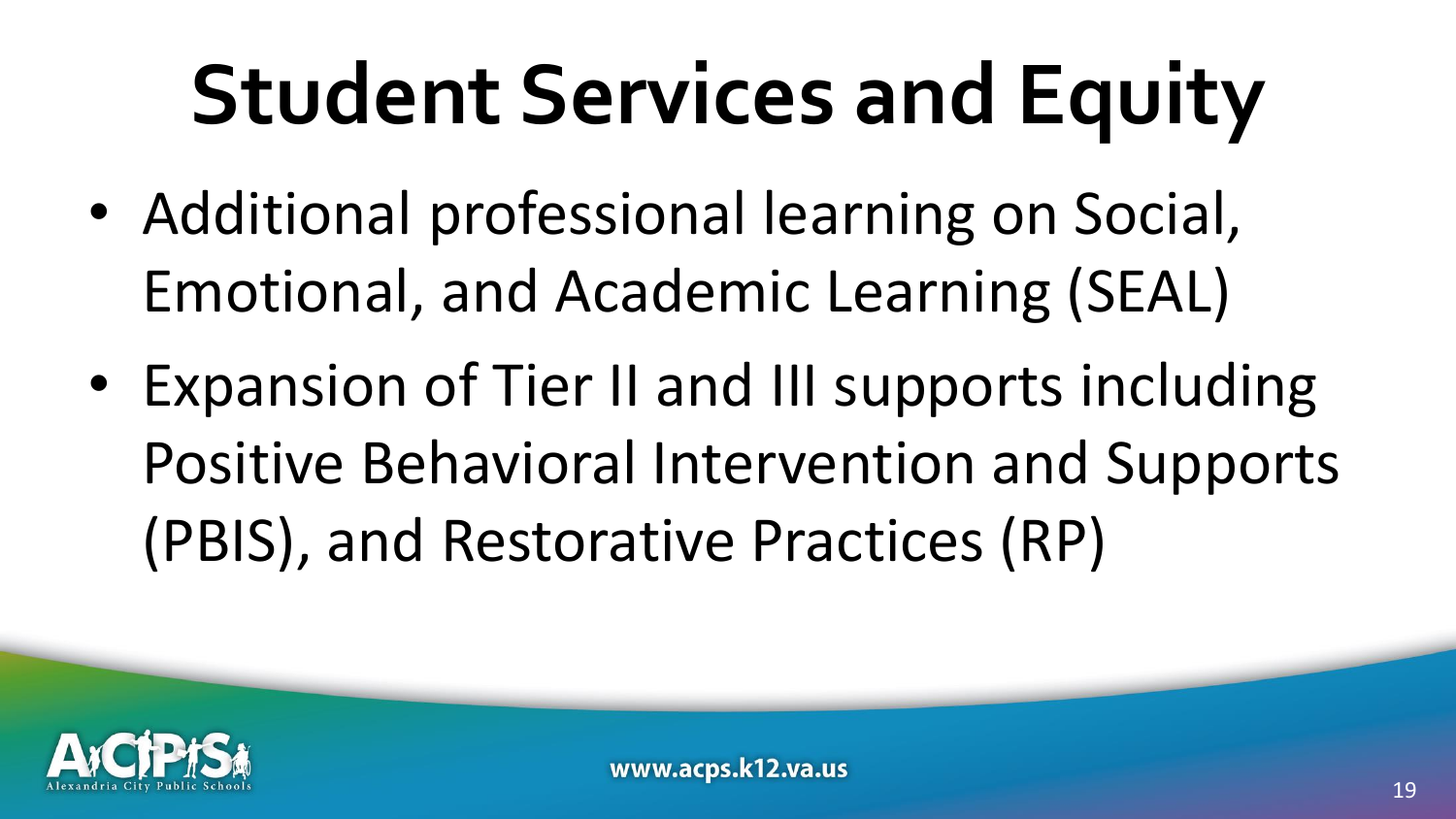# **Goal 6: Effective and Efficient Operations**

#### **FY 2021 CF Budget Priorities**

- Improving Customer Relationship Services and Management
- Implementation of Facilities Audit

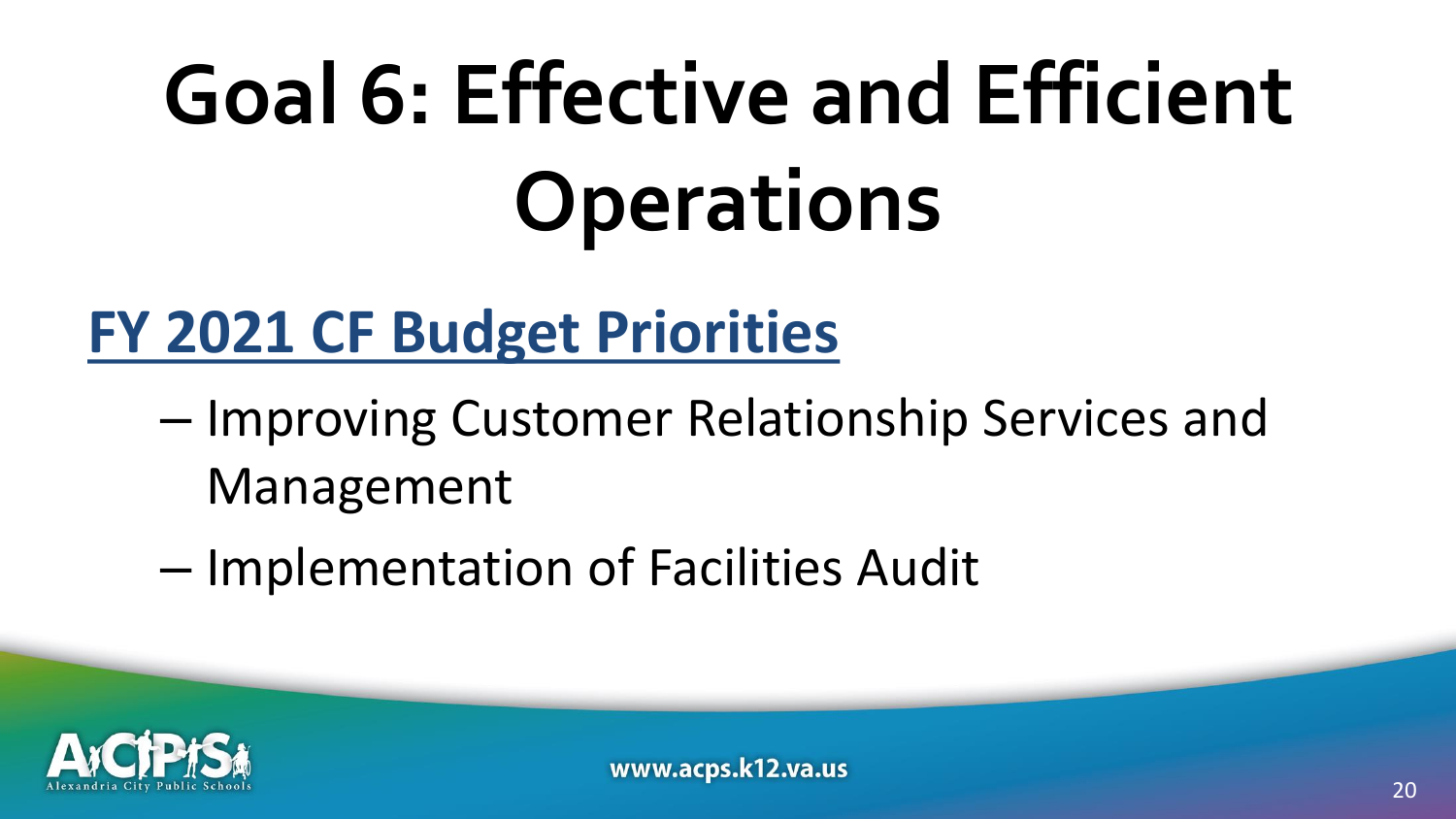#### **Customer Relations Management System**

- Will assist with managing interactions and engagements with the community
- Provide tracking and reporting capabilities
- Same system as City's new "Call, Click, Connect" which will launch this Spring

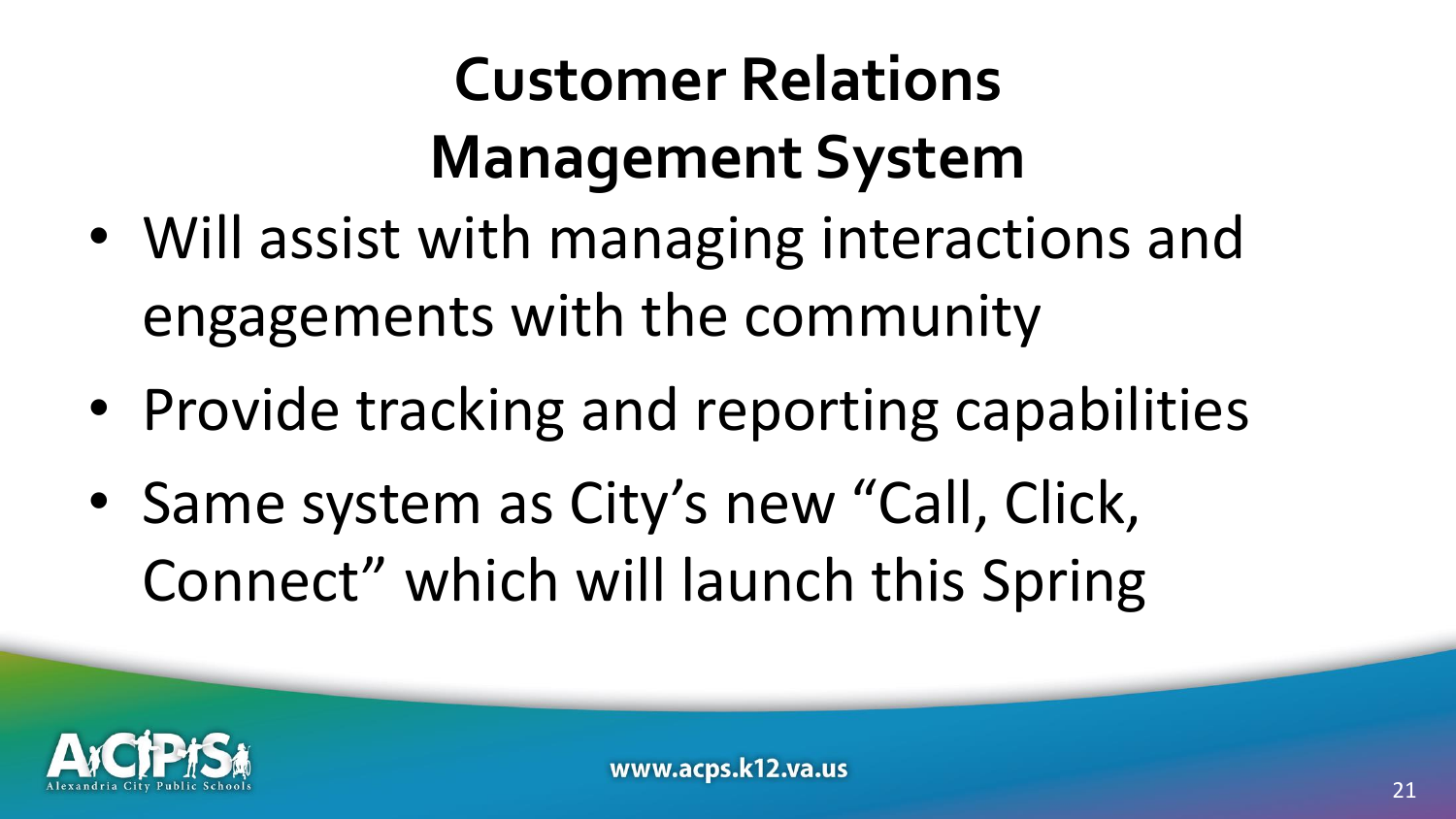### **Improving Our Educational Facilities**

#### **Operating Budget**

- Routine maintenance
- Preventative maintenance
- Work orders

#### **Capital Improvement Program**

- Capital intensive (\$\$\$)
- Expansion or replacement
- Modernization
- Usually requires planning and design work

Educational Facilities FY 2021 Proposed Budget: **\$18,292,298** CIP FY 2021 Approved Budget: **\$198,801,502**

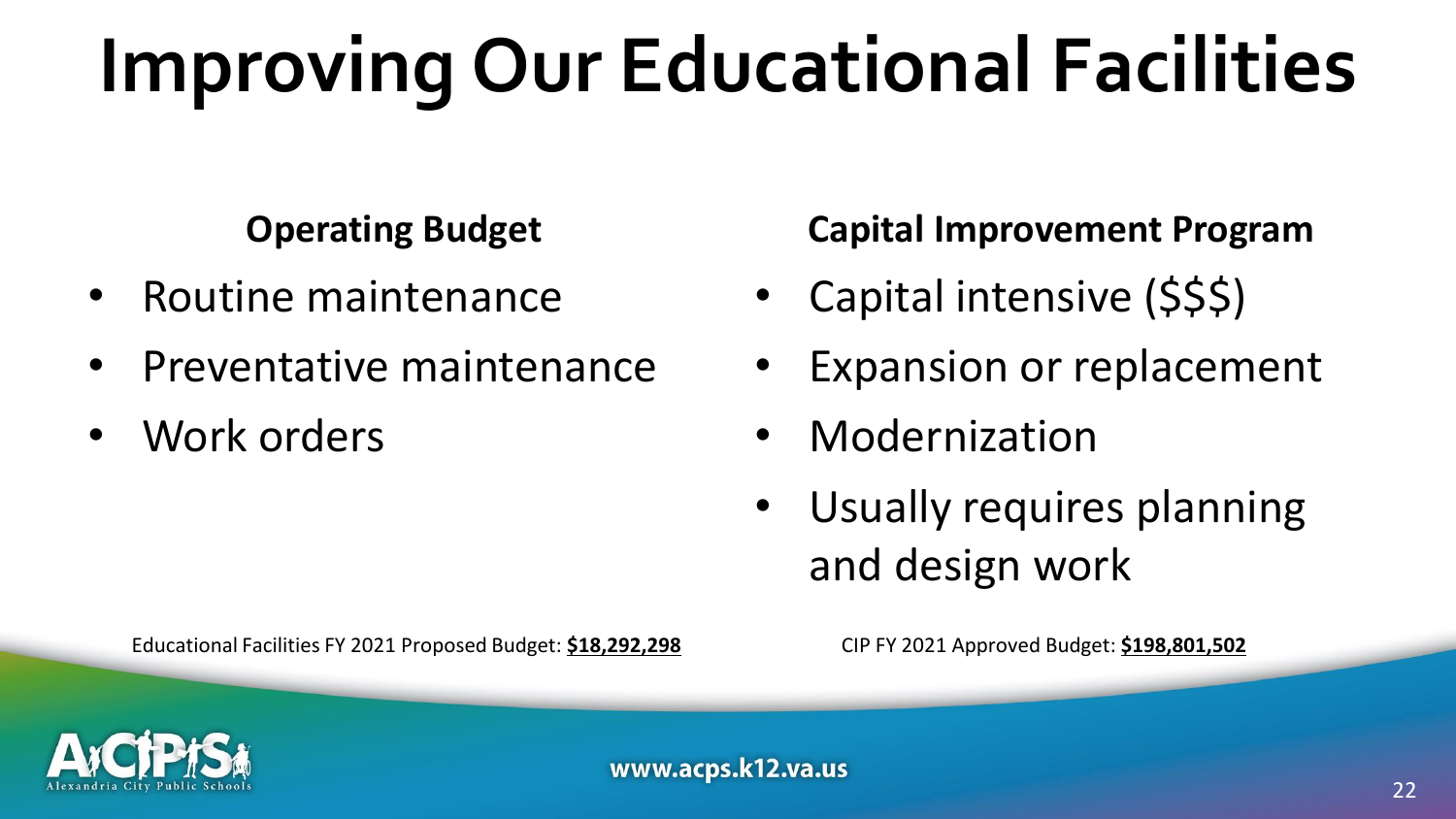### **Combined-Funds Budget Timeline**

| <b>Date</b>             | <b>Description</b>                                                       |
|-------------------------|--------------------------------------------------------------------------|
| <b>January 09, 2020</b> | Superintendent's Proposed FY 2021 Combined-Funds (CF) Budget             |
| January 16, 2020        | School Board CF Budget Work Session #1 (Personnel Expenditures)          |
| January 23, 2020        | Public Hearing on the CF Budget                                          |
| January 23, 2020        | Deadline for School-Board Questions on the CF Budget                     |
| January 30, 2020        | School Board (SB) CF Budget Work Session #2 (Non-Personnel Expenditures) |
| January 31, 2020        | Staff Deadline to Publicly Post Responses to SB CF Budget Questions      |
| February 4, 2020        | SB Deadline to Submit CF Add/Delete Requests                             |
| February 7, 2020        | Staff Deadline to Send CF Add/Deletes to SB for Co-Sponsorships          |
| February 10, 2020       | SB Deadline to Submit CF Co-Sponsorships                                 |

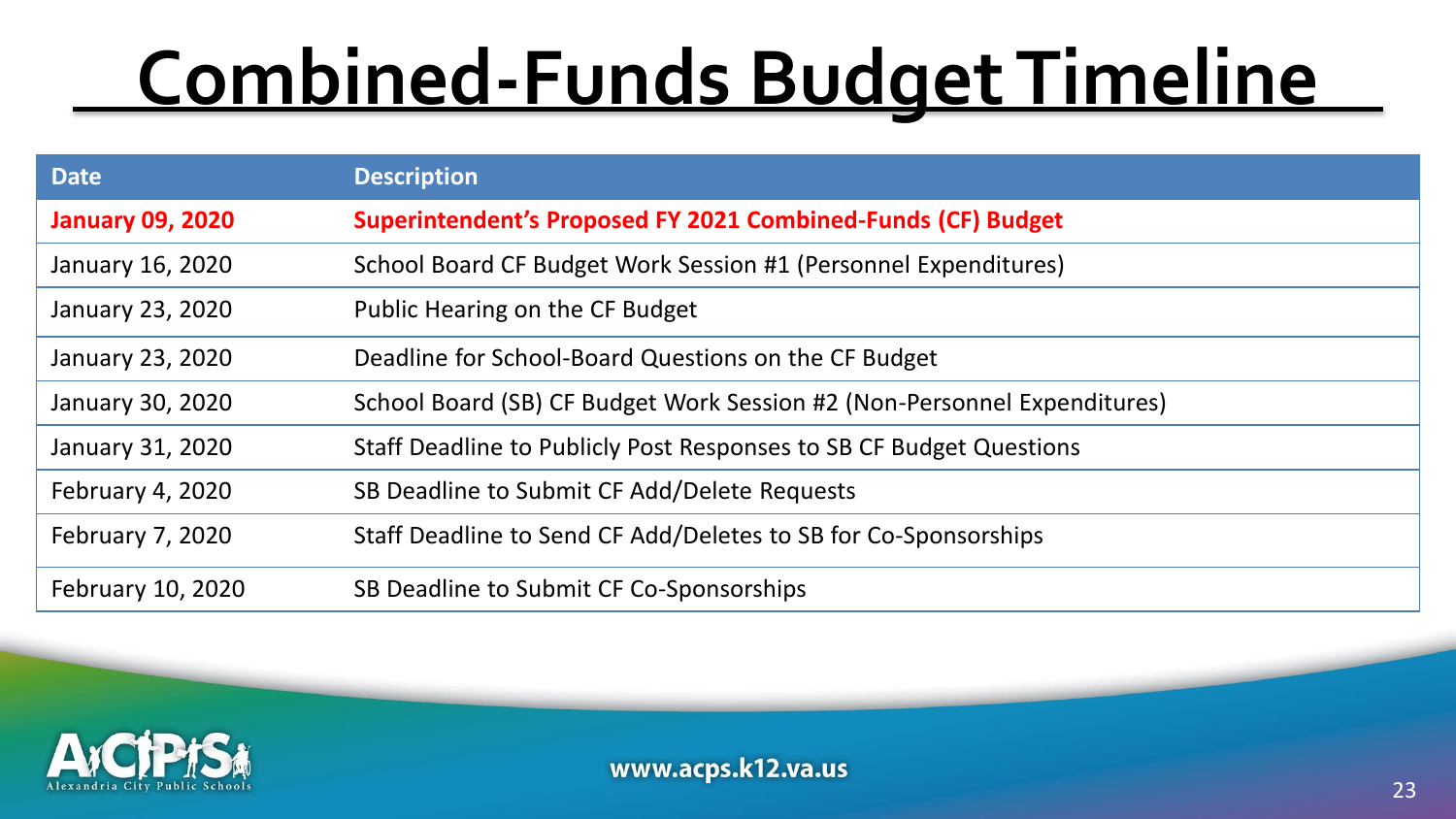### **Combined-Funds Budget Timeline**

| <b>Date</b>                 | <b>Description</b>                                                                           |
|-----------------------------|----------------------------------------------------------------------------------------------|
| February 11, 2020           | Staff Deadline to Publicly Post Co-Sponsorships and Updated Superintendent's Recommendations |
| February 13, 2020           | School Board CF Add/Delete Work Session #1                                                   |
| February 18, 2020           | School Board CF Add/Delete Work Session #2                                                   |
| February 20, 2020           | School Board Adoption of the FY 2020 CF Budget                                               |
| March - Late April          | City Council Operating and CIP Work Sessions and Add/Delete Sessions                         |
| April 29, 2020 (est)        | City Council Budget Adoption (Including Appropriations to ACPS)                              |
| Early May $-$<br>Early June | SB CF and CIP Work Sessions, Add/Delete Sessions, Budget Questions and Public Hearings       |
| June 4, 2020                | School Board Adoption of Final FY 2021 CF Budget and FY 2021-30 CIP                          |